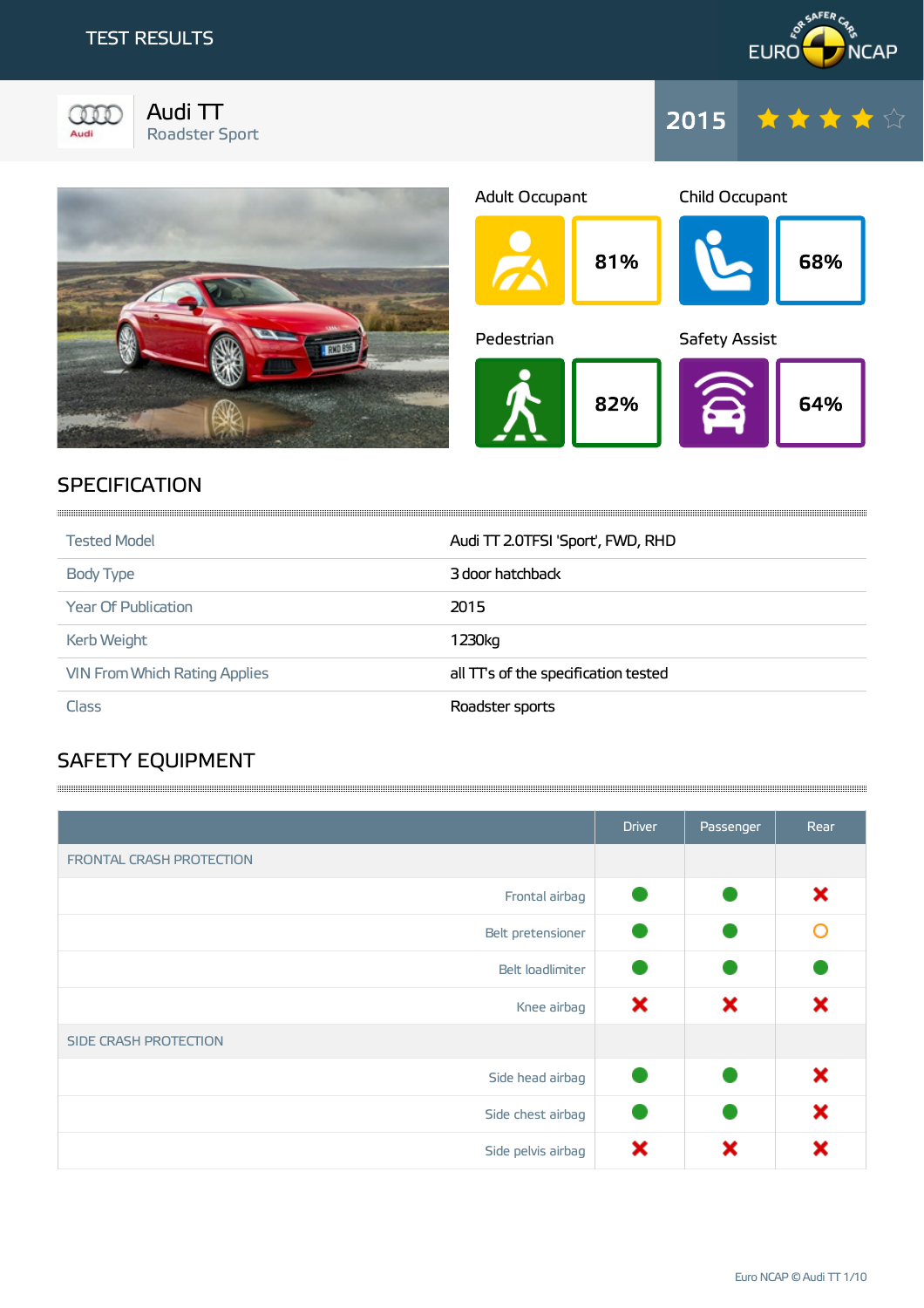

# SAFETY EQUIPMENT (NEXT)

|                         | <b>Driver</b> | Passenger | Rear |
|-------------------------|---------------|-----------|------|
| <b>CHILD PROTECTION</b> |               |           |      |
| Isofix                  |               | O         |      |
| Integrated CRS          |               | ×         | O    |
| Airbag cut-off switch   |               |           |      |
| <b>SAFETY ASSIST</b>    |               |           |      |
| Seat Belt Reminder      |               |           |      |

| OTHER SYSTEMS                  |   |
|--------------------------------|---|
| Active Bonnet (Hood)           |   |
| <b>ESC</b>                     |   |
| <b>AEB City</b>                | × |
| AEB Inter-Urban                | × |
| <b>Speed Assistance System</b> | O |
| Lane Assist System             |   |

The Safety Equipment includes those items relevant for the year of assessment

Fitted to test car as standard  $\bigcirc$  Fitted to test car as option  $\qquad$  Not applicable  $\qquad \bigtimes$  Not available

Not fitted to test car but available as option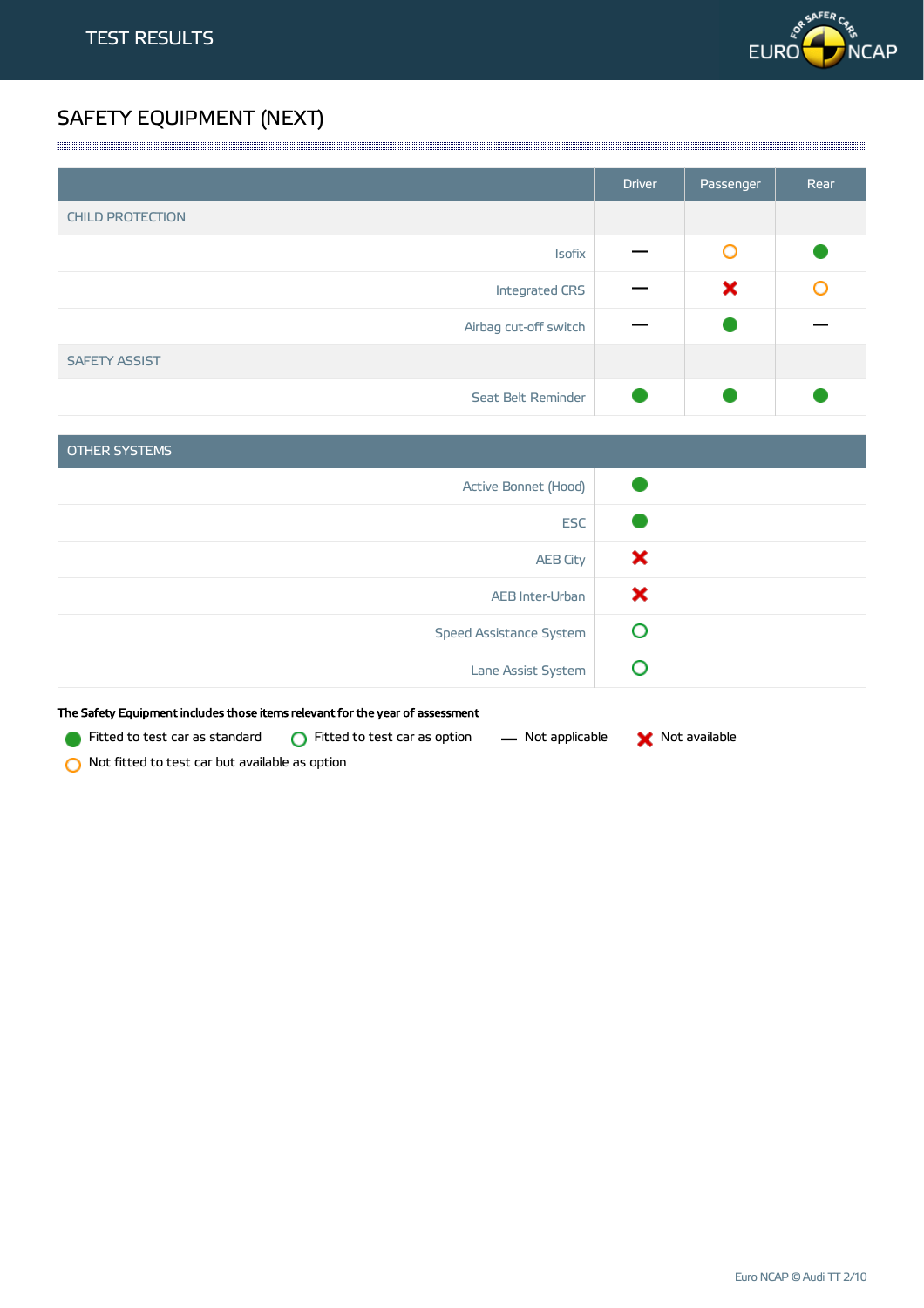



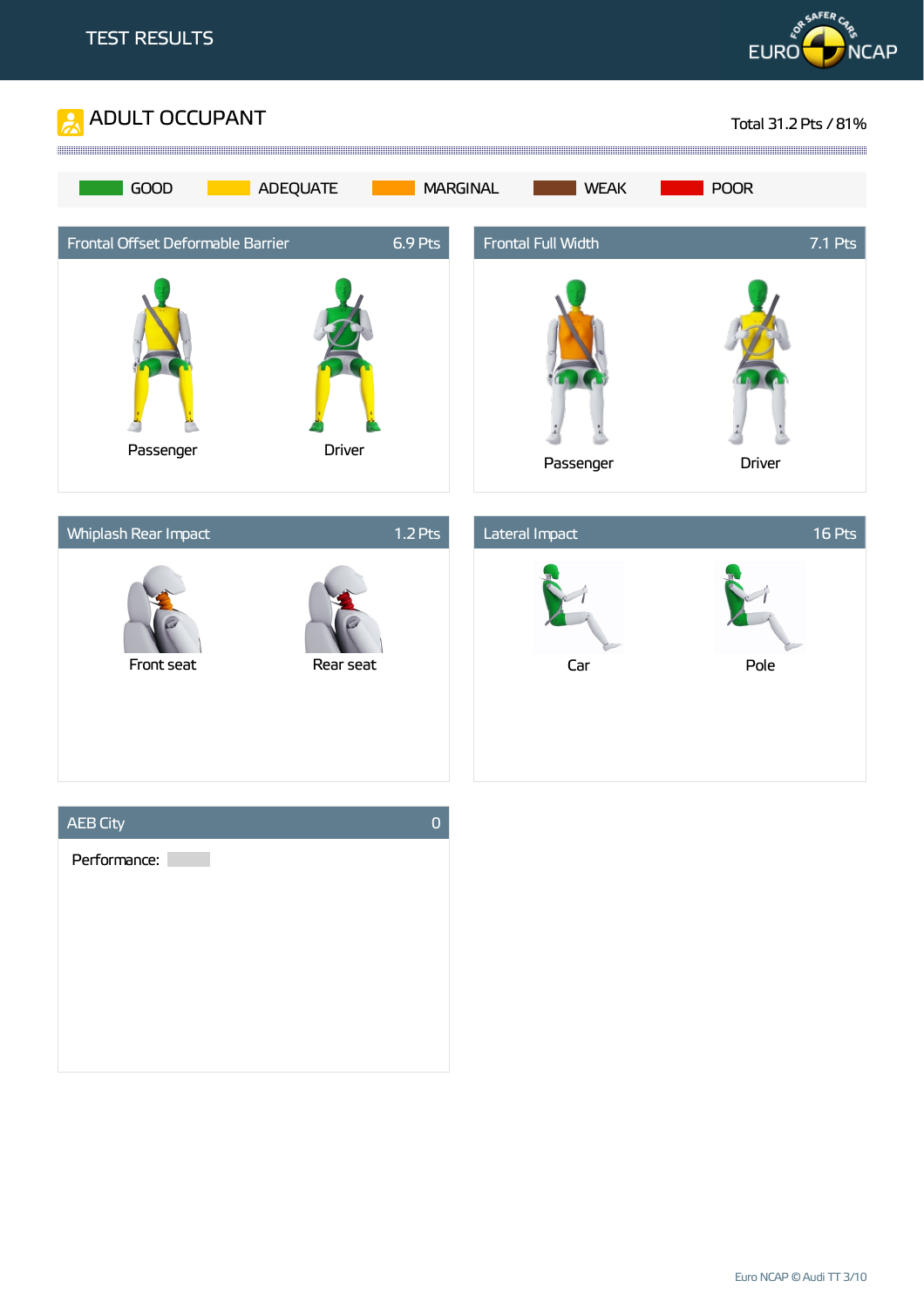



### Comments on Adult Occupant

The passenger compartment of the TT remained stable in the offset deformable barrier impact. Dummy readings indicated good protection of the knees and femurs of the driver and passenger dummies. Audi showed that a similar level of protection would be provided to occupants of different sizes and to those sat in different positions. In the full-width frontal impact (new for 2015), protection for the small female in the driver's seat was good for all body areas except the chest, protection of which was adequate. Audi showed that a very similar level of protection would be provided for the same size of occupant in the front passenger seat. Although Audi does not recommend the use of the rear seats for persons taller than 1.45m for safety reasons, Euro NCAP used the 1.50m small female dummy in the rear, passenger-side seat, in keeping with its protocols. The test car, sourced in the UK, was equipped with rear seatbelt pre-tensioners, although this is not standard equipment everywhere in Europe. In the test, the head of the dummy contacted the rear of the front passenger seat, but injury values were low and protection was rated as good. Protection of the neck was adequate while measurements of chest compression indicated a marginal level of protection for this part of the body. In the side barrier test, the TT scored maximum points, with good protection of all parts of the body. Even in the more severe side pole impact, the TT provided good protection to all parts of the dummy and scored full points. Euro NCAP tested the variant that is currently available in the UK, fitted with non-standard alcantara seats. Those front seats provided good protection against whiplash injury in the event of a rear-end collision but a geometric assessment of the rear seats indicated poor whiplash protection. The TT does not have a low-speed autonomous braking system.

**这个人的人都不能在这个人的人,就是这个人的人,就是这个人的人,就是这个人的人,就是这个人的人,就是这个人的人,就是这个人的人,就是这个人的人,**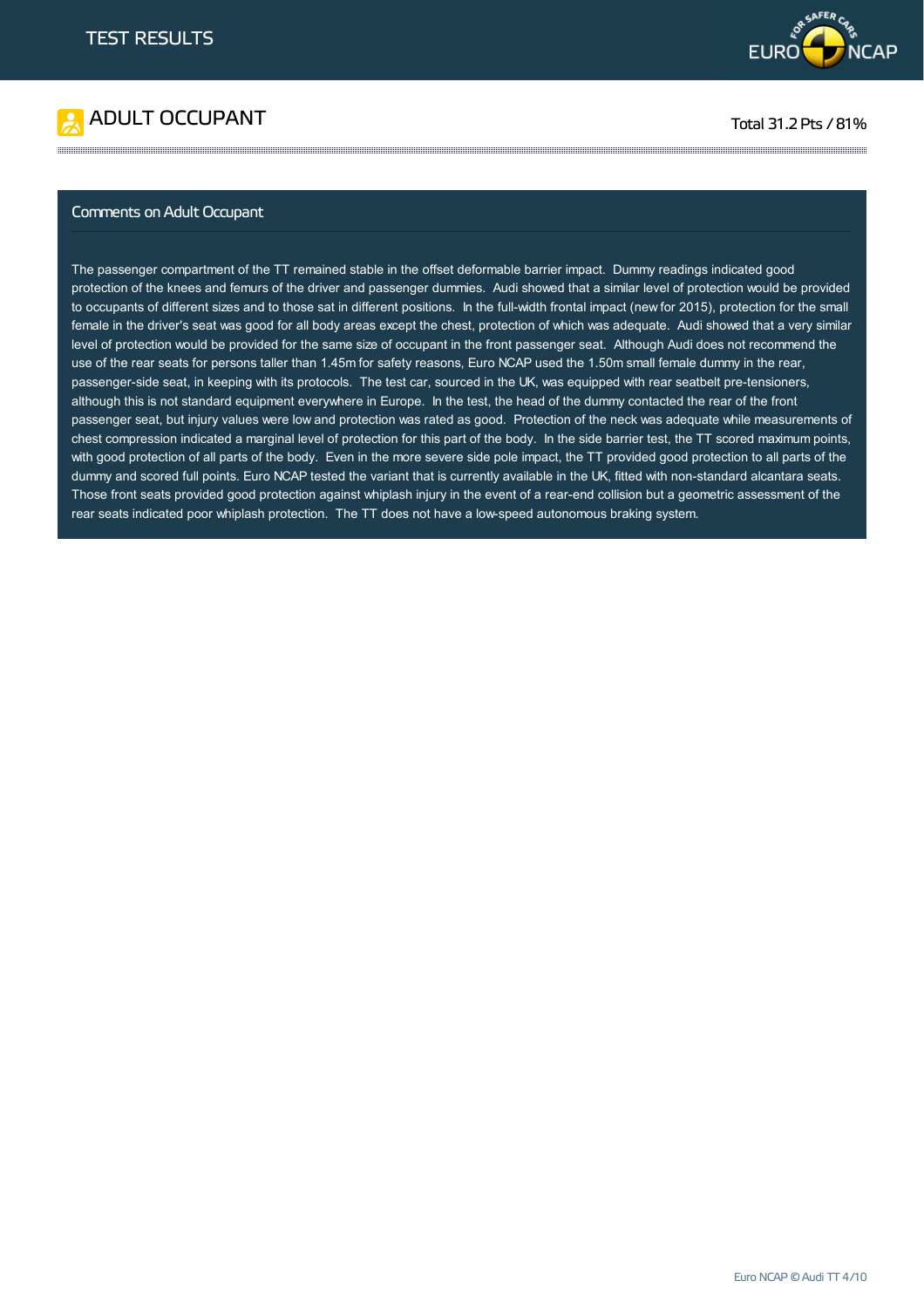

## Safety Features 5 Pts

|                                                                                            |                                              | Front<br>Passenger       | 2nd row<br>outboard                    | 2nd row<br>center |
|--------------------------------------------------------------------------------------------|----------------------------------------------|--------------------------|----------------------------------------|-------------------|
|                                                                                            | <b>Isofix</b>                                | ×                        |                                        |                   |
|                                                                                            | <i>i-Size</i>                                | ×                        | ×                                      |                   |
|                                                                                            | <b>Integrated CRS</b>                        | ×                        | ×                                      |                   |
| Not available<br>Fitted to test car as standard<br>Not on test car but available as option |                                              |                          |                                        |                   |
| <b>CRS Installation Check</b>                                                              |                                              |                          |                                        | 5.7 Pts           |
| Install without problem                                                                    | Install with care<br>Safety critical problem | Installation not allowed |                                        |                   |
| Infants up to 13 kg                                                                        |                                              |                          |                                        |                   |
| Maxi Cosi Cabriofix (Belt)                                                                 | Maxi Cosi Cabriofix & EasyFix (Belt)         |                          | Maxi Cosi Cabriofix & EasyFix (ISOFIX) |                   |
|                                                                                            |                                              |                          |                                        |                   |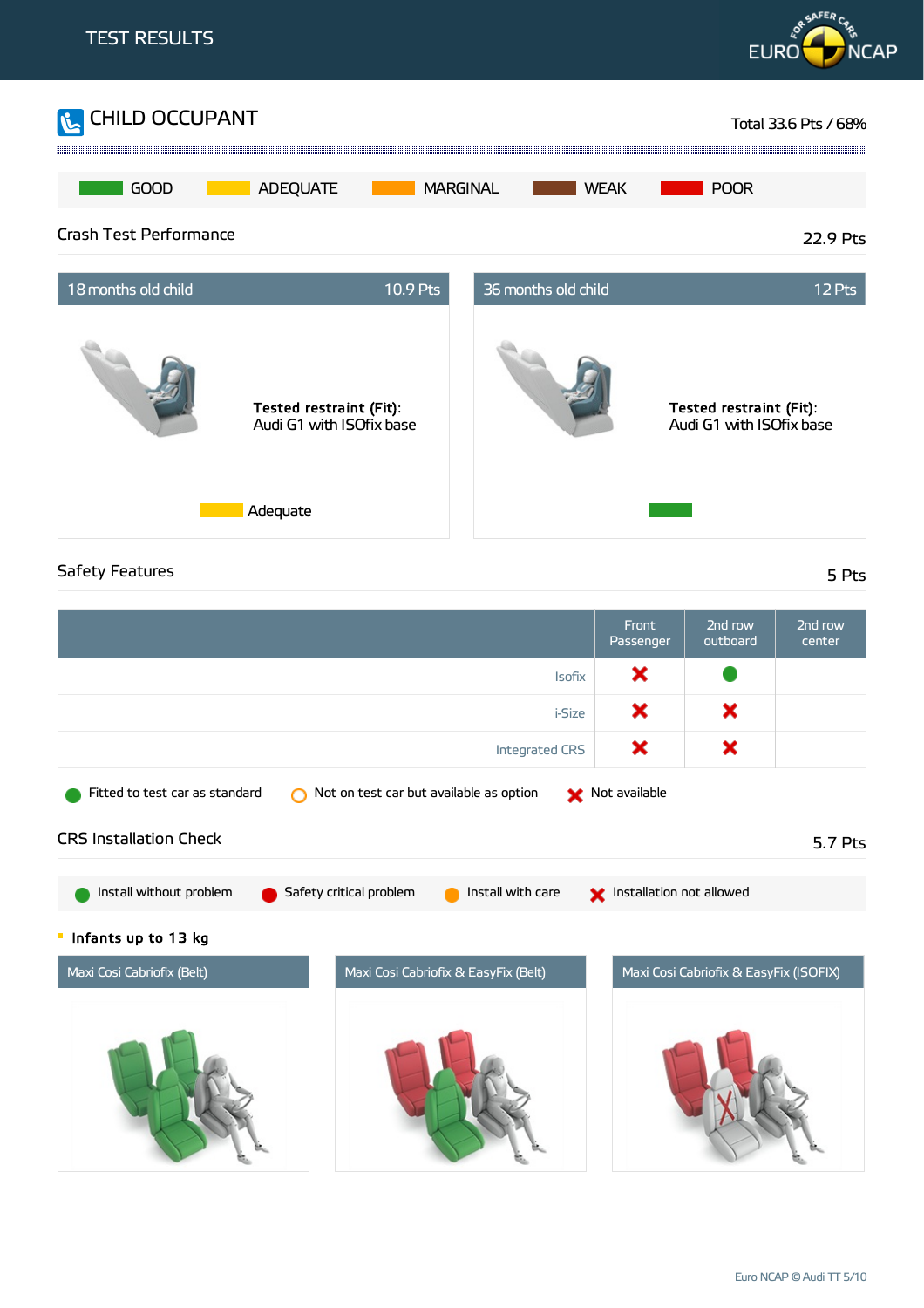



### Infants and toddlers up to 18 kg



Toddlers from 9 to 18 kg







Toddlers over 18 kg



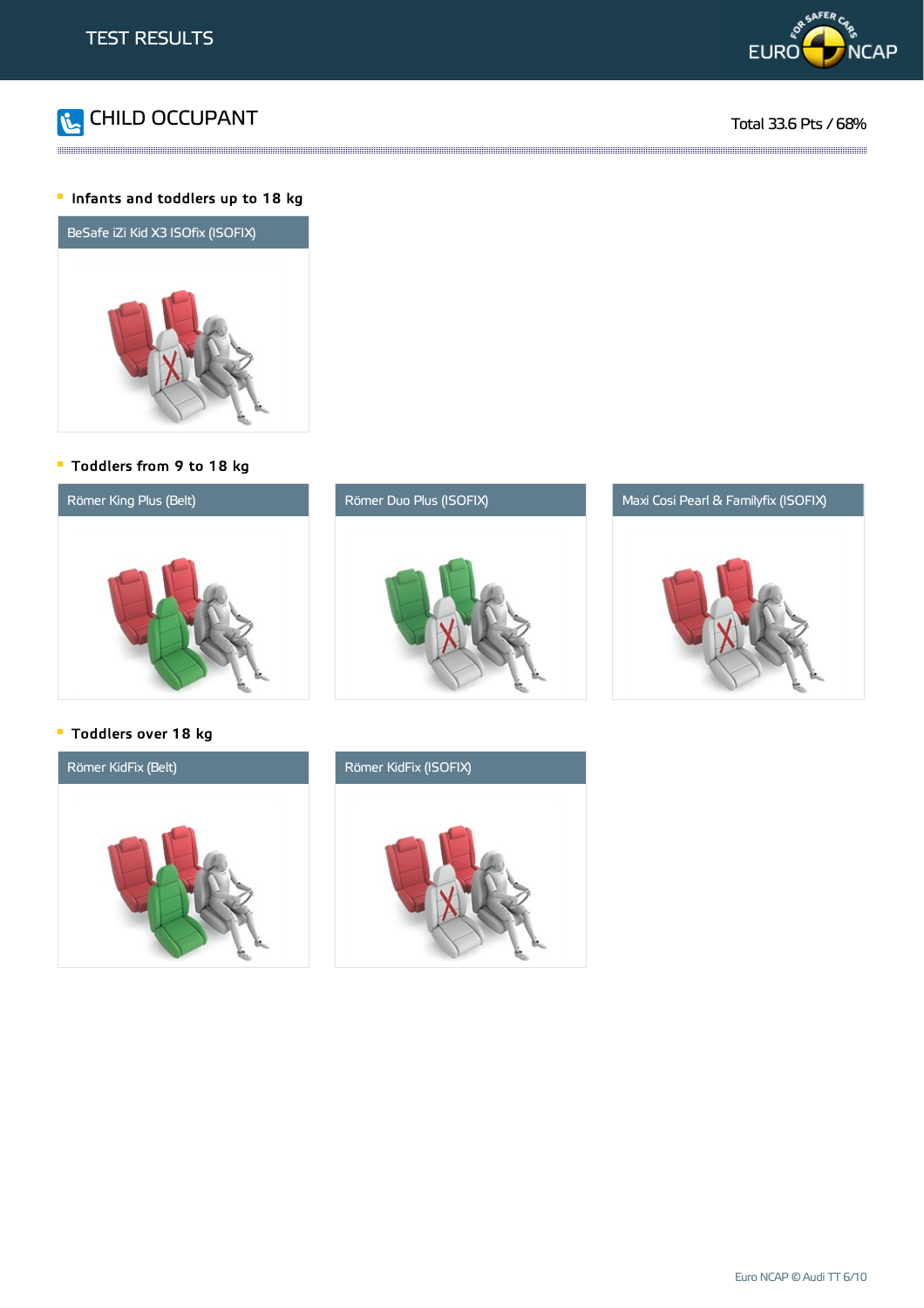



|                                        | <b>Seat Position</b> |              |             |               |              |             |               |              |
|----------------------------------------|----------------------|--------------|-------------|---------------|--------------|-------------|---------------|--------------|
|                                        | <b>Front</b>         |              |             | 2nd row       |              |             | 3rd row       |              |
|                                        | <b>CENTER</b>        | <b>RIGHT</b> | <b>LEFT</b> | <b>CENTER</b> | <b>RIGHT</b> | <b>LEFT</b> | <b>CENTER</b> | <b>RIGHT</b> |
| Maxi Cosi Cabriofix (Belt)             | N/A                  | <b>N/A</b>   | Pass        | <b>N/A</b>    | Pass         | <b>N/A</b>  | <b>N/A</b>    | <b>N/A</b>   |
| Römer King Plus (Belt)                 | N/A                  | <b>N/A</b>   | Fail        | N/A           | Fail         | <b>N/A</b>  | <b>N/A</b>    | <b>N/A</b>   |
| Römer Duo Plus (ISOFIX)                | <b>N/A</b>           | <b>N/A</b>   | Pass        | <b>N/A</b>    | Pass         | <b>N/A</b>  | <b>N/A</b>    | <b>N/A</b>   |
| Römer KidFix (Belt)                    | <b>N/A</b>           | <b>N/A</b>   | Fail        | <b>N/A</b>    | Fail         | <b>N/A</b>  | <b>N/A</b>    | <b>N/A</b>   |
| Maxi Cosi Cabriofix & EasyFix (Belt)   | N/A                  | <b>N/A</b>   | Fail        | <b>N/A</b>    | Fail         | <b>N/A</b>  | <b>N/A</b>    | <b>N/A</b>   |
| Maxi Cosi Cabriofix & EasyFix (ISOFIX) | <b>N/A</b>           | <b>N/A</b>   | Fail        | <b>N/A</b>    | Fail         | <b>N/A</b>  | <b>N/A</b>    | <b>N/A</b>   |
| BeSafe iZi Kid X3 ISOfix (ISOFIX)      | <b>N/A</b>           | <b>N/A</b>   | Fail        | <b>N/A</b>    | Fail         | <b>N/A</b>  | <b>N/A</b>    | <b>N/A</b>   |
| Maxi Cosi Pearl & Familyfix (ISOFIX)   | <b>N/A</b>           | <b>N/A</b>   | Fail        | <b>N/A</b>    | Fail         | <b>N/A</b>  | <b>N/A</b>    | <b>N/A</b>   |
| Römer KidFix (ISOFIX)                  | N/A                  | <b>N/A</b>   | Fail        | N/A           | Fail         | <b>N/A</b>  | <b>N/A</b>    | <b>N/A</b>   |

and the contract of the contract of the contract of the contract of the contract of the contract of the contract of the contract of the contract of the contract of the contract of the contract of the contract of the contra

- **Pass: Install without problem**
- P Fail: install with care
- Fail: safety critical problem
- **Exempt: Installation not allowed**
- N/A: Not tested

### Comments on Child Occupant

There is not sufficient space in the rear seats to use Audi's recommended child restraints when the front seats are in the positions needed to assess adult occupant protection. Separate tests were conducted, with the front seats moved forward, to establish the protection provided to children. Based on those dynamic tests results, the TT scored maximum points for its protection of the 3 year dummy. Both dummies were seated in rearward-facing restraints and, in the side impact, both were properly contained within the protective shells of the restraints, minimising the risk of head contact with parts of the vehicle interior. The front passenger airbag can be disabled to allow a rearward-facing child restraint to be used in that seating position. The rear seats cannot accommodate several categories of child restraint as the upright seating position does not allow for a stable installation.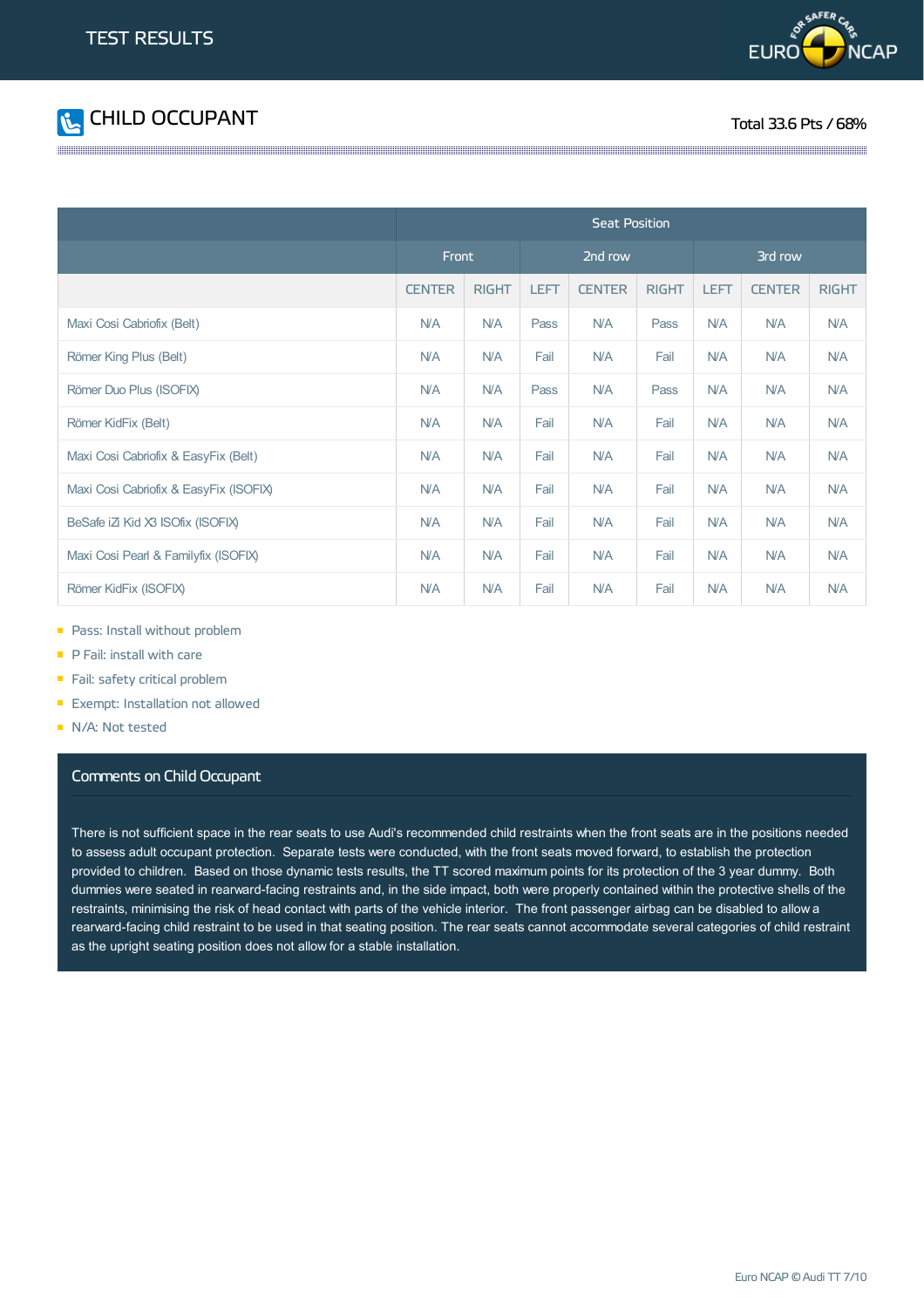



### Comments on Pedestrian

The TT has an 'active' bonnet. Sensors detect when a pedestrian has been struck and actuators lift the bonnet, creating more space between the bonnet surface and the hard structures underneath. Audi showed that the system worked for a broad range of speeds and for many pedestrian statures so the car was tested with the bonnet in the deployed (raised) position. The protection provided to the head of a struck pedestrian was almost entirely good or adequate, with some marginal and poor results recorded on the bonnet edges and the stiff windscreen pillars. The protection provided to pedestrian's legs by the bumper was good in all areas tested, as was that provided by the front edge of the bonnet, both of these areas scoring maximum points in Euro NCAP's tests.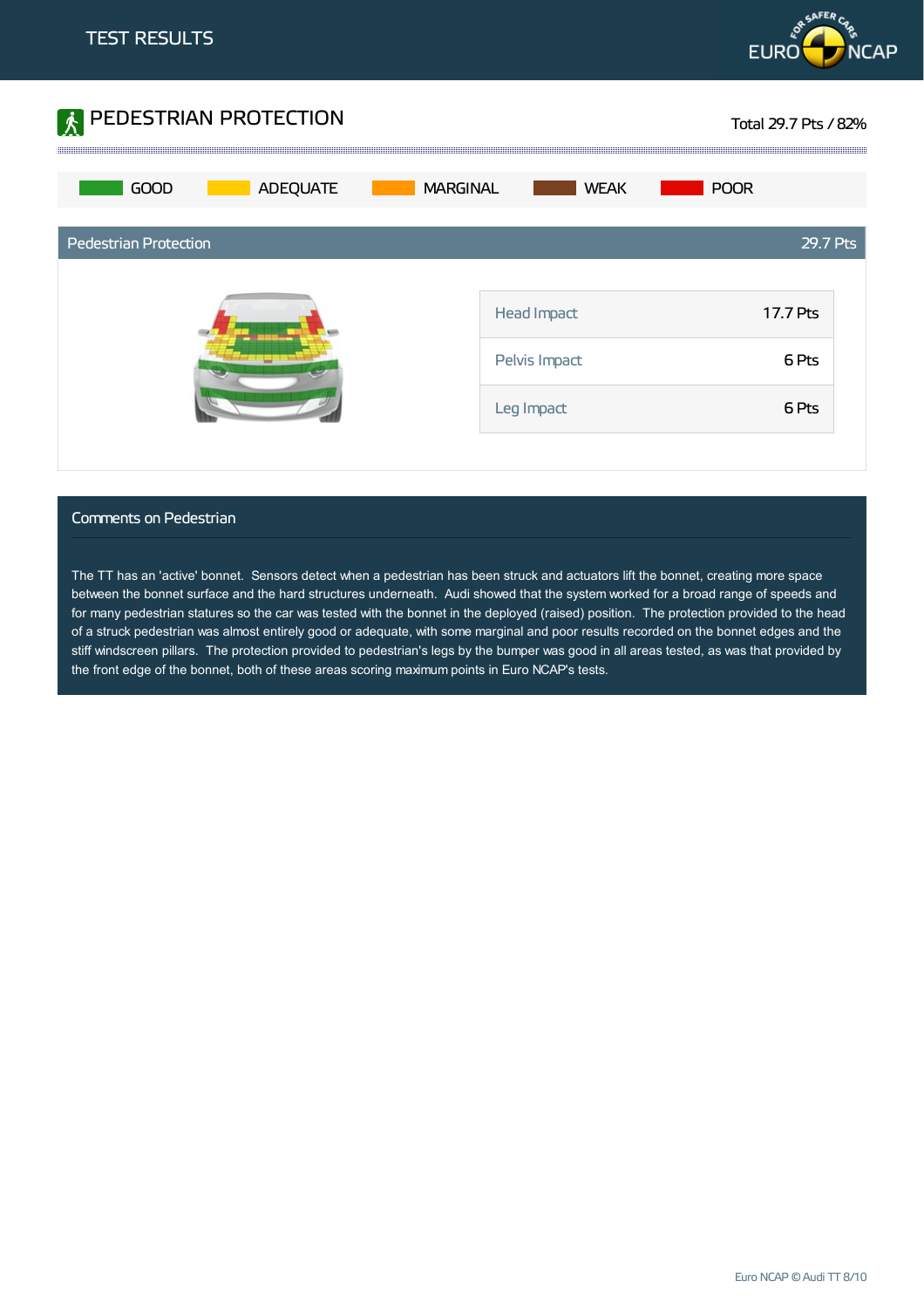Speed Limit Information Function | N/A

Warning Function | Manually set

Speed Limitation Function | Manually set

| <b>System Name</b>                    | <b>ESC</b>       |                        |  |
|---------------------------------------|------------------|------------------------|--|
| <b>PERFORMANCE</b>                    |                  |                        |  |
| Vehicle Yaw Rate $@$ COS + 1.00 s     | 1.4%             | meets ECE requirements |  |
| Vehicle Yaw Rate $@$ COS + 1.75 s     | 1.6%             | meets ECE requirements |  |
| Lateral Displacement $@$ BOS + 1.07 s | $3.62 \text{ m}$ | meets ECE requirements |  |

Electronic Stability Control 3 Pts

**1999年,我们的人们也不能在这里的人们,我们也不能在这里的人们,我们也不能在这里的人们,我们也不能在这里的人们,我们也不能在这里的人们**,我们也不能在这里的人们

## Seat Belt Reminder 3 Pts

| <b>Applies To</b> | All seats          |                    |                   |
|-------------------|--------------------|--------------------|-------------------|
| Warning           | <b>Driver Seat</b> | front passenger(s) | rear passenger(s) |
| Visual            | Pass               | Pass               | Pass              |
| Audible           | Pass               | Pass               | Pass              |

## Lane Support 1 Pts

|                       | System Name   Audi active lane assist            |
|-----------------------|--------------------------------------------------|
| <b>Type</b>           | Lane keep assist                                 |
| Operational From   65 |                                                  |
| Warning               | <b>Visual</b>                                    |
| <b>PERFORMANCE</b>    |                                                  |
|                       | LDW Confirmation Test   Meets NHTSA requirements |



# **SAFETY ASSIST** Total 8.3 Pts / 64%

Speed Assistance 2.5 Pts and 2.3 Pts and 2.3 Pts and 2.3 Pts and 2.3 Pts and 2.3 Pts and 2.3 Pts and 2.3 Pts and 2.3 Pts and 2.3 Pts and 2.3 Pts and 2.3 Pts and 2.3 Pts and 2.3 Pts and 2.3 Pts and 2.3 Pts and 2.4 Pts and 2